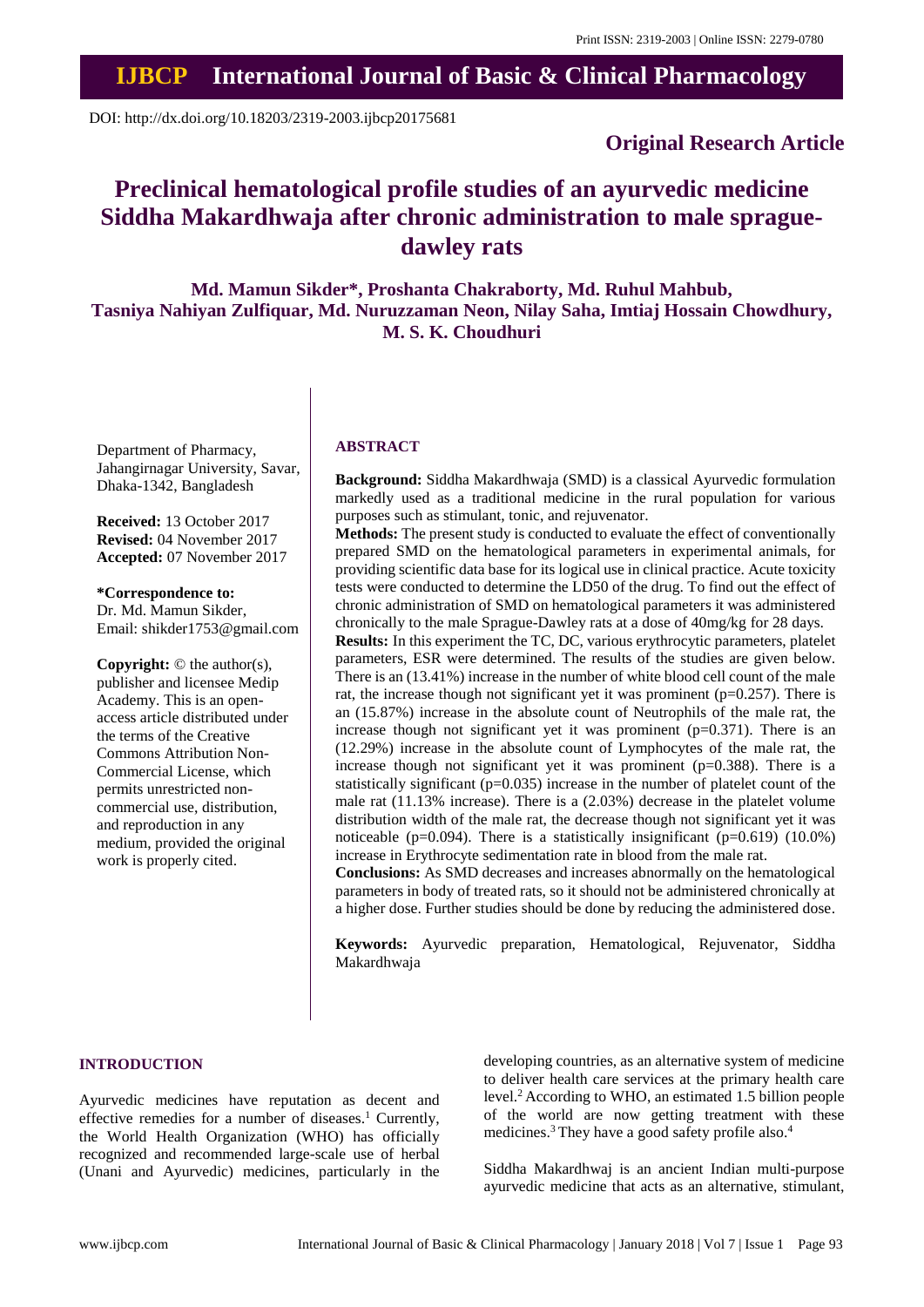tonic, and rejuvenator. Its regular use prevents the wrinkles of skin, greying of hair due to old age. Siddha Makardhwaj is also an effective natural aphrodisiac; however, it should be taken only under strict medical supervision.<sup>5-9</sup>

A natural aphrodisiac, this herbal product is known for calming cardiac muscles as well. It contains gold particles or Swarna Bhasma, which is known to have many good benefits for the human body. Ayurveda states that gold, in its element and medicinal formulation can improve intelligence and sharpens memory.5-9

Siddha Makardhwaj is included in the Bangladesh National Formulary of Ayurvedic Medicine 1992 (Approved by the Government of Bangladesh vide Ministry of Health and Family Welfare Memo No. Health-1/Unani- 2/89/(Part-1) 116 dated 3-6-1991).<sup>5</sup>

#### **METHODS**

#### *Drugs, chemicals and reagents*

For the hematological study, Siddha Makardhwaja (SMD) was collected from Sri Kundeswari Aushadhalaya Limited, Chittagong. Ketamine injection was purchased from ACI Pharmaceuticals Limited, Bangladesh. All other reagents, assay kits and chemicals used in this work were purchased from Human GmbH, Wiesbaden, Germany.

#### *Experimental animals*

Six to eight-week old male Sprague-Dawley rats bred and maintained at the animal house of the Department of Pharmacy, Jahangirnagar University, were used in the hematological experiment. These animals were apparently healthy and weighed 60-70g. The animals were housed in a well-ventilated clean experimental animal house under constant environmental and adequate nutritional conditions throughout the period of the experiment. They were fed with rat chow prepared according to the formula developed at Bangladesh Council of Scientific and Industrial Research (BCSIR). Water was provided ad libitum and the animals maintained at 12 hours day and 12 hours night cycle. All experiments on rats were carried out in absolute compliance with the ethical guide for care and use of laboratory animals approved by Ethical Review Committee, Faculty of Life Sciences, Department of Pharmacy, Jahangirnagar University.

#### *Experimental design acute pharmacological study*

The acute oral pharmacological test was performed following the guidelines of Organization for Economic Co-operation and Development (OECD) for testing of chemicals with minor modifications (OECD Guideline 425).<sup>10</sup> Sixteen male mice (30-40g body weight) were divided into four groups of four animals each. Different doses (50ml/Kg, 60ml/Kg, 70ml/Kg and 80ml/Kg) of experimental drug Siddha Makardhwaja (SMD) were administered by stomach tube. The dose was divided into two fractions and given within 12 hours. Then all the experimental animals were observed for mortality and clinical toxicity signs (general behavior, respiratory pattern, cardiovascular signs, motor activities, reflexes and changes in skin and fur texture) at 1, 2, 3 and 4 hours and thereafter once a day for the next three days following Siddha Makardhwaja (SMD) administration.

#### *Chronic hematological studies*

Prior to the experiment, rats were randomly divided into 2 groups of 8 animals each. One group was treated with SMD in dose 40mg/kg and another was used as a control. The control animals were administered with distilled water only as per the same volume as the drug treated group for 28 days. After acclimatization, Ayurvedic medicinal preparation was administered to the rats by intra-gastric syringe between the 10 am to 12 am daily throughout the study period. All experiments on rats were carried out in absolute compliance with the ethical guide for care and use of laboratory animals. The experiment animals were marked carefully on the tail which helped to identify a particular animal. By using identification mark, responses were noted separately for a particular period prior to and after the administration.<sup>11</sup>

#### *Blood samples collection and preparation of serum*

At the end of the 28 days treatment period, after 18 hours fasting, rats from each group were anaesthetized by administration (i.p) of ketamine (500mg/Kg body weight).<sup>12</sup> Blood samples were collected from post vena cava of rats into EDTA (Ethylene di-amine tetra acetic acid) sample tubes for hematological analysis and into plain sample tubes for serum generation for biochemical analysis. Serum was obtained after allowing blood to coagulate for 30 minutes and centrifuged at 4000g for 10 minutesusing bench top centrifuge (MSE Minor, England). The supernatant serum samples were collected using dry Pasteur pipette and stored in the refrigerator for further analysis. All analyses were completed within 12 hours of sample collection.<sup>13</sup>

#### *Determination of hematological profile studies*

Hematological profile studies is involved analysis of parameters such as Red Blood Cells (RBCs) and platelet level determined by Electrical Impedance method.<sup>14</sup> Hemoglobin (HGB) level determined by modified hemoglobin cyanide method.<sup>15</sup> The HCT is *calculated* from the RBC count and the MCV as follows:

 $HCT = (RBC x MCV)/10$ 

MCV, MCH and MCHC are calculated according to the formula as given by Wintrobe and Diem and Clenter: 16,17

 $MCV = [HCT (%) / RBC count (millions)] X 10$ 

 $MCH = [Hb (g/dL) / RBC count (millions)] X 10$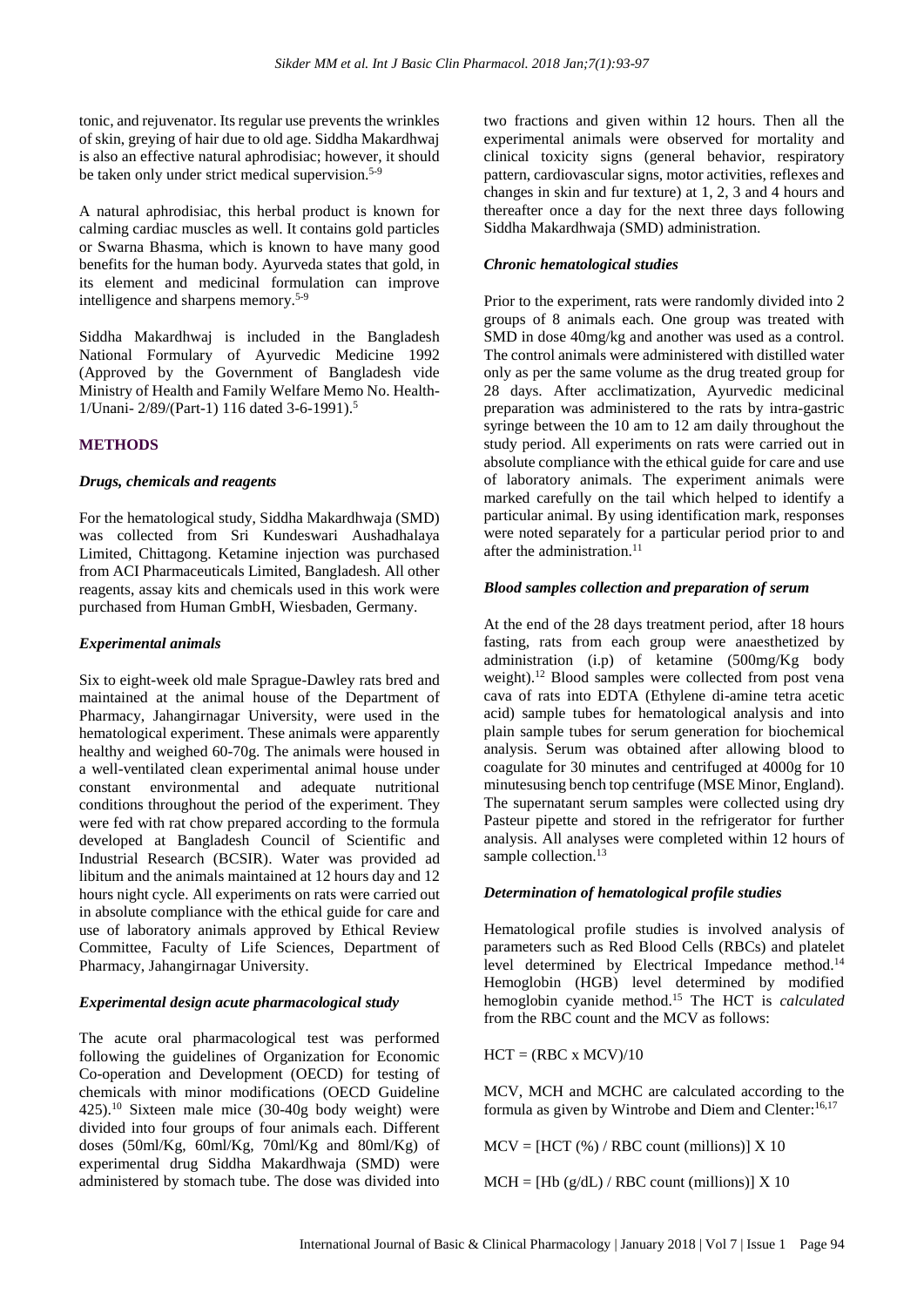$MCHC = [Hb (g/dL) / HCT (%)] X 100$ 

Mathematically the RDW is calculated with the following formula:

RDW = (Standard deviation of MCV  $\div$  mean MCV)  $\times$ 100.<sup>18</sup>

Two WBC values are provided by the CELL-DYN 3700 System:

- 1. The WIC (WBC Impedance Count)
- 2. The WOC (WBC Optical Count).

Impedance resistance was used for the measurement of platelet indices in all blood samples (analyzers CELL DYNN 1700 and GENS) such as platelet count (PLT), mean platelet volume (MPV) and platelet distribution width (PDW).<sup>19</sup> Erythrocyte Sedimentation Rate (ESR) is measured by Westergren Method.<sup>20</sup>

#### *Statistical analysis*

The data were analyzed using independent sample t-test with the help of SPSS (Statistical Package for Social Science) Statistics 11.5 package (SPSS Inc., Chicago Ill).

All values are expressed as mean±SEM (Standard Error Mean) and  $p^* \le 0.05$ ,  $p^{**} \le 0.01$ ,  $p^{***} \le 0.001$  was taken as the level of significant.

#### **RESULTS**

#### *Acute pharmacological study*

The drug (SMD) administered up to a high dose of 80ml/Kg produced no mortality of the experimental animals. Thus the LD50 (Median Lethal Dose) value was found to be greater than 80ml/Kg body weight. The animals did not manifest any sign of restlessness, respiratory distress, general irritation or convulsion. Since SMD is in the clinical use for rheumatoid arthritis treatment for many years, a limit test was performed in acute oral toxicity study. According to the OECD test guideline 425 when there is information in support of low or non-toxicity and immortality nature of the test material, then the limit test at the highest starting dose level (80ml/Kg body weight) was conducted. There were no mortality and toxicity signs observed at 80ml/Kg body weight. Therefore, it can be concluded that SMD when administered at single dose is non-toxic and can be used safely in oral formulations.

| Table 1: Hematological profiles after chronic administration of Siddha Makardhwaja (SMD) in dose 40mg/kg to |
|-------------------------------------------------------------------------------------------------------------|
| the male rates.                                                                                             |

| <b>Parameters</b> | <b>Control</b>        | <b>SMD</b>            | p values | % Change           |
|-------------------|-----------------------|-----------------------|----------|--------------------|
| <b>WBC</b>        | $4.2875 \pm 0.40683$  | $4.8625 \pm 0.26722$  | 0.257    | 113.41%            |
| Neutro (abs)      | $1.3312 \pm 0.16314$  | $1.5425 \pm 0.16020$  | 0.371    | 115.87%            |
| Lympho (abs)      | $2.8875 \pm 0.33659$  | $3.2425 \pm 0.21267$  | 0.388    | 112.29%            |
| Mono (abs)        | $0.0725 \pm 0.01333$  | $0.0800 \pm 0.01389$  | 0.703    | 10.34%             |
| Neutro $(\%)$     | $31.2500 \pm 3.18338$ | $31.6250 \pm 2.37500$ | 0.926    | $1.2\%$            |
| Lympho $(\%)$     | $67.1250 \pm 3.25378$ | $66.7500 \pm 2.46221$ | 0.928    | 10.56%             |
| Mono $(\%)$       | $1.6250 \pm 0.26305$  | $1.6250 \pm 0.26305$  | 1.000    | No change          |
| <b>RBC</b>        | $6.3075 \pm 0.20577$  | $5.9825 \pm 0.19978$  | 0.269    | 15.15%             |
| HGB               | $11.0225 \pm 0.38264$ | $10.3550 \pm 0.22421$ | 0.155    | $\downarrow$ 6.05% |
| <b>HCT</b>        | $33.7750 \pm 1.02378$ | $31.8375 \pm 0.56218$ | 0.119    | 15.74%             |
| <b>MCV</b>        | $53.9625 \pm 0.35654$ | $53.0000 \pm 0.51617$ | 0.147    | 1.78%              |
| <b>MCH</b>        | $17.4750 \pm 0.16448$ | $17.2250 \pm 0.12211$ | 0.242    | 1.43%              |
| <b>MCHC</b>       | $32.3875 \pm 0.19127$ | $32.4875 \pm 0.20740$ | 0.728    | 10.31%             |
| <b>RDW</b>        | $12.5625 \pm 0.17107$ | $12.6625 \pm 0.27186$ | 0.760    | $10.80\%$          |
| <b>PLT</b>        | $449.38 \pm 11.89378$ | $499.38 \pm 12.55123$ | $*0.035$ | 11.13%             |
| <b>MPV</b>        | $3.7150 \pm 0.03530$  | $3.7325 \pm 0.04431$  | 0.762    | 10.47%             |
| <b>PDW</b>        | $15.7000 \pm 0.15119$ | $15.3875 \pm 0.08543$ | 0.094    | 12.03%             |
| <b>ESR</b>        | $1.2500 \pm 0.16366$  | $1.3750 \pm 0.18298$  | 0.619    | 10%                |

↑: increase, ↓: decrease; p\*≤0.05, p\*\*≤0.01, p\*\*\*≤0.001

#### *Chronic hematological study studies*

Effect of SMD on Hematological profiles of male rats: There is an (13.41%) increase in the number of white blood cell count of the male rat, the increase though not significant yet it was prominent  $(p=0.257)$ . There is an (15.87%) increase in the absolute count of Neutrophils of the male rat, the increase though not significant yet it was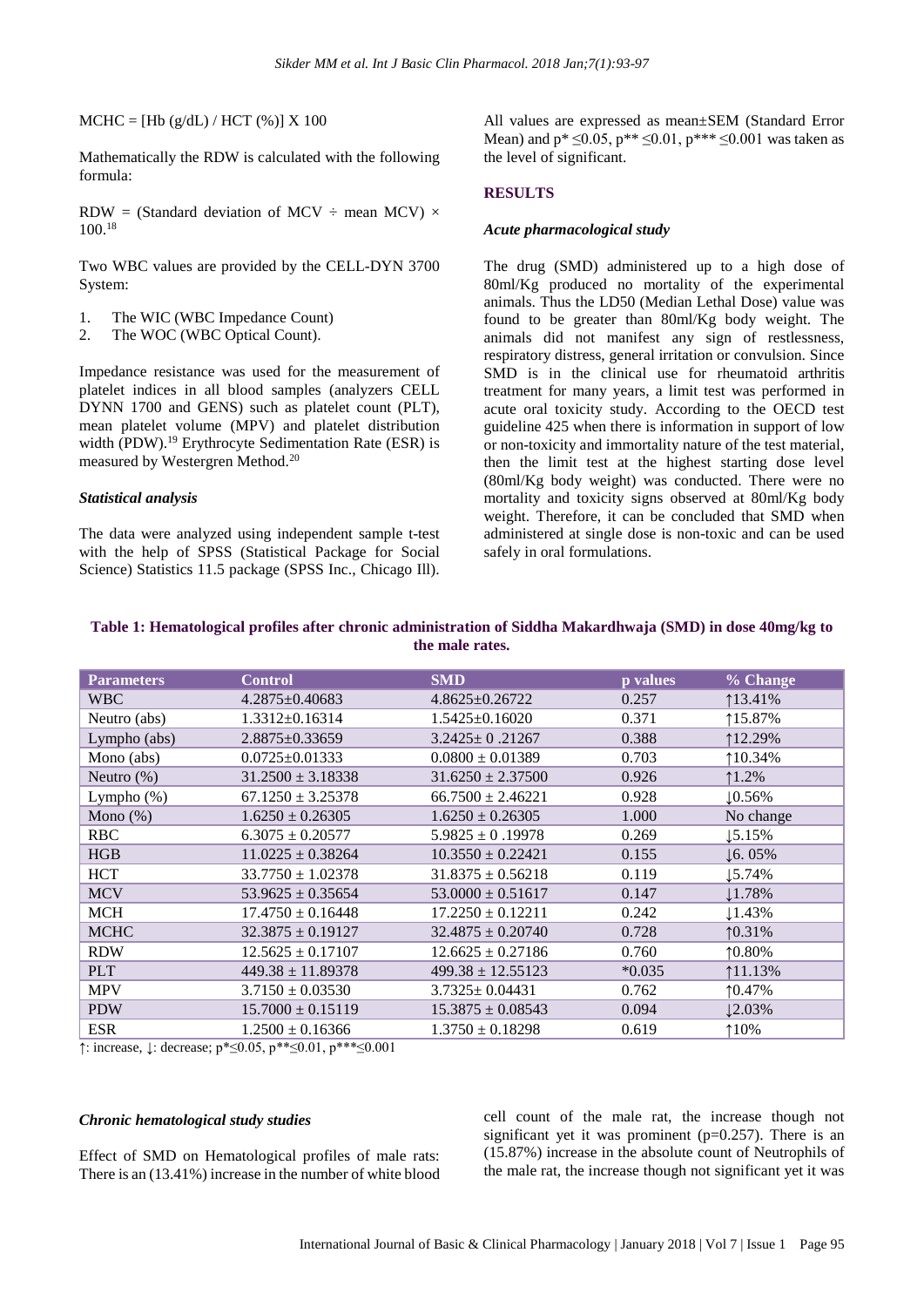prominent ( $p=0.371$ ). There is an (12.29%) increase in the absolute count of Lymphocytes of the male rat, the increase though not significant yet it was prominent ( $p=0.388$ ). There is a statistically insignificant ( $p=0.703$ ) (10.34%) increase in the absolute count of Monocytes of the male rat. There is a negligible (1.20%) increase in the percentage of Neutrophil count of the male rat, which was statistically not at all significant (p=0.926). There is a negligible (0.56%) decrease in the percentage of Lymphocyte count of the male rat, which was statistically not at all significant (p=0.928). There was no change noticed in the percentage of Monocyte count of the male rat. There is a (5.15%) decrease in the total numbers in the red blood cells of the male rat, the decrease though not significant yet it was prominent  $(p=0.269)$ . There is a (6.06%) decrease in the Hemoglobin content of the blood of the male rat, the decrease though not significant yet it was prominent ( $p=0.155$ ). There is a  $(5.74%)$  decrease in the Hematocrit level of the blood of the male rat, the decrease though not significant yet it was prominent  $(p=0.119)$ . There is a  $(1.78%)$  decrease in the Mean corpuscular volume, a red cell index of the male rat, the decrease though not significant yet it was prominent  $(p=0.147)$ .

There is a (1.43%) decrease in the Mean corpuscular hemoglobin, a red cell index of the male rat, the decrease though not significant yet it was prominent  $(p=0.242)$ . There is a negligible (0.31%) increase in the Mean corpuscular hemoglobin concentration, a red cell index of the male rat, which was statistically not at all significant  $(p=0.728)$ . There is a negligible  $(0.8\%)$  increase in the red cell volume distribution width, a red cell index of the male rat, which was statistically not at all significant (p=0.760). There is a statistically significant  $(p=0.035)$  increase in the number of platelet count of the male rat (11.13% increase). There is a negligible (0.47%) increase in the mean platelet volume of the male rat, which was statistically not at all significant ( $p=0.762$ ).

There is a (2.03%) decrease in the platelet volume distribution width of the male rat, the decrease though not significant yet it was *noticeable* (p=0.094). There is a statistically insignificant (p=0.619) (10.0%) increase in Erythrocyte sedimentation rate in blood from the male rat. There was no change noticed in the male rat cutaneous tail bleeding time. There is a statistically insignificant  $(p=0.510)$  (1.62%) shortening of whole blood clotting time in male rats.

#### **DISCUSSION**

Hematology is the branch of medicine concerned with the study of the cause, diagnosis, treatment, and prevention of diseases related to blood. It involves treating diseases that affect the production of blood and its components, such as blood cells, hemoglobin, blood proteins, bone marrow, platelets, blood vessels, spleen, and the mechanism of coagulation. Such diseases might include hemophilia, blood clots, other bleeding disorders and blood cancers such as leukemia, multiple myeloma, and lymphoma. The laboratory work that goes into the study of blood is frequently performed by a medical technologist or medical laboratory scientist. Many hematologists work as hematologist-oncologists, also providing medical treatment for all types of cancer.

Blood is a tissue which is very vulnerable to a wide range of toxic insults and the effects may be far reaching and grave. To a large extent, toxicity to the bone marrow can be assessed by peripheral blood measurements. Marked hematological changes at all dose levels would indicate that a drug would not be a suitable candidate for development. However, the sensitivity of hematological measurements is increasing constantly with the development of micro-automated methods. As a result, it should be recognized that subtle but significant treatmentrelated changes may come to light which have little clinical relevance. The analysis of blood parameters is closely related to risk evaluation because when tests involve rodents, the hematological system has a higher predictive value of any abnormal toxicity signs and symbols in humans.<sup>21</sup> We found noticeable hemolytic changes on some major hematological parameters.

White blood cells (WBCs) are the cells of the immune system that are involved in protecting the body against both infectious disease and foreign invaders which increased highly to the treated rats but it was not significant at all. Platelets, also called thrombocytes are a component of blood whose function (along with the coagulation factors) is to stop bleeding by clumping and clotting blood vessel injuries. The main function of platelets is to contribute to hemostasis: the process of stopping bleeding at the site of interrupted endothelium.<sup>22</sup> In this study we found, Platelets increased to the SMD treated rats. Thrombocytosis (or thrombocythemia) is the presence of high platelet counts in the blood.<sup>23</sup> Although often symptomless it can predispose to thrombosis in some patients. Thrombocytosis can be contrasted with thrombocytopenia, a loss of platelets in the blood.

#### **ACKNOWLEDGEMENTS**

The authors are thankful to Focused Research on Ayurvedic Medicine and Education (F.R.A.M.E) Laboratory, Department of Pharmacy and all faculty members and the technical staffs of the Department of Pharmacy, Jahangirnagar University for their kind cooperation. We would express our special thanks to Mr. Shafiqul Islam for ensuring a constant supply of animals followed by proper maintenance and care of these animals during all throughout the experimental period.

*Funding: No funding sources*

*Conflict of interest: None declared Ethical approval: The study was approved by the Ethical Review Committee, Faculty of Life Sciences, Department of Pharmacy, Jahangirnagar University*